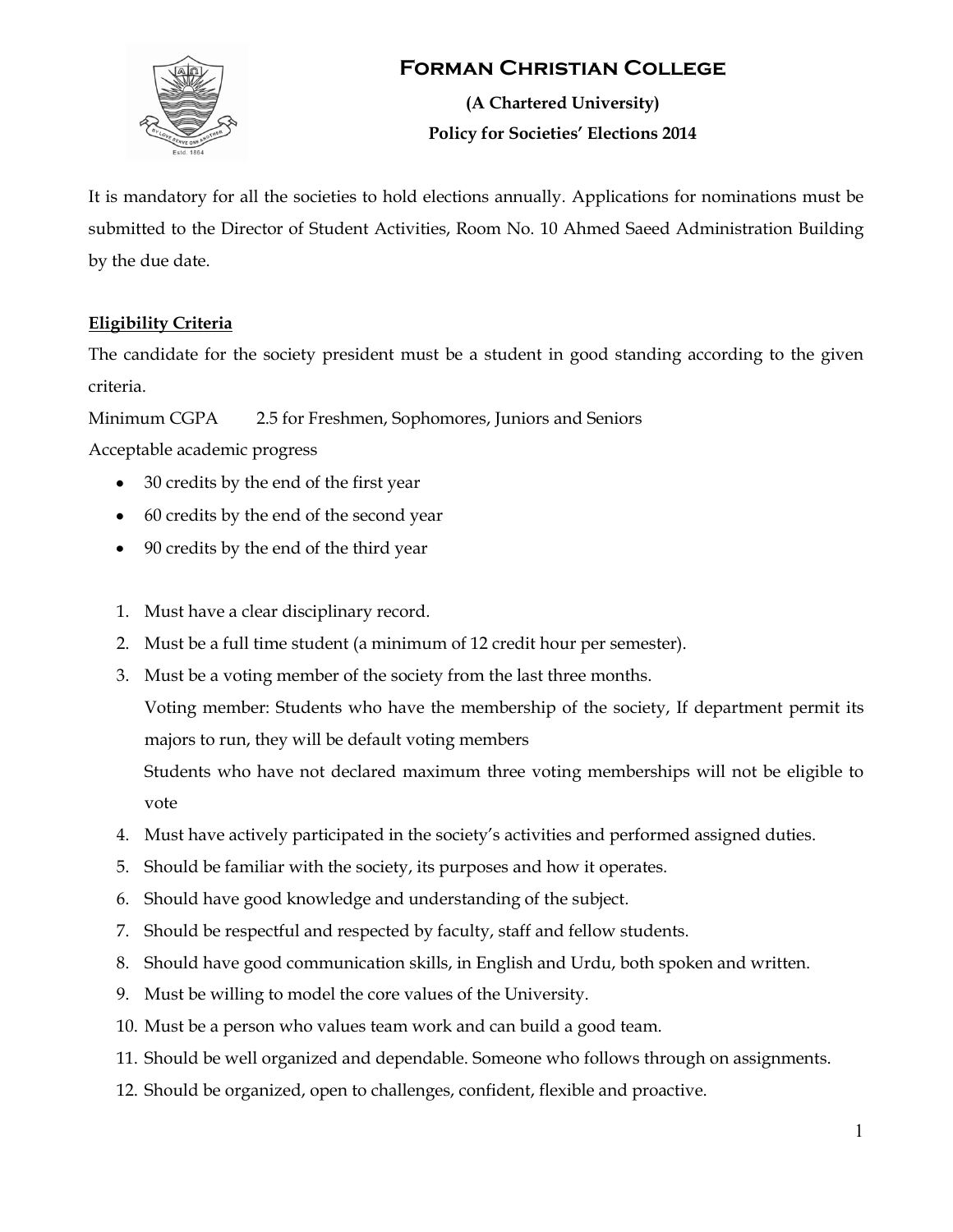**Step1: The president of the society will be primary student representative of that society to the administration as well as to other societies.** He/she will take charge from 1 July 2014. The president of the society will be ultimately responsible and accountable for following duties.

- 1. Must attend and actively participate in monthly presidents' meetings with the administration to discuss student and administrative concerns.
- 2. Must monthly preside over society meetings with all the members and office bearers of the society.
- 3. Maintain a list of society membership.
- 4. Recruit office bearers of society from the membership list in collaboration with the advisor of society.
- 5. Develop and maintain close working relationship with office bearers of the society.
- 6. Ensure that office bearers are meeting the job requirement and working properly.
- 7. Work closely with the advisor and other office bearers to plan and organize events for the society.
- 8. Submit society's annual budget and activities plan with in the due date.
- 9. Publish the report of all society events on University website.
- 10. Maintain accurate financial record of the society.
- 11. Follow the procedure of purchase and accounts as directed by Director of Student Activities.
- 12. Abide by the policy and procedures of Student Activities.
- 13. Must not collect any money from the students without the prior approval from Director of Student Activities.
- 14. Attend all meetings/trainings/ workshops organized by the administration.
- 15. Act as liaison between the society members and the administration.
- 16. Organize the work of society with the oversight of the advisor and report to the Director of Student Activities.
- 17. Represent the society at events both on and off campus as needed or as per direction from Director of Student Activities.
- 18. Work for the overall betterment of the campus community by helping and working with other societies as it appropriate.

### **Step 2: Procedure for submitting an application of nomination.**

- 1. Fill out the Application for the nomination.
- 2. Students must submit the filled and signed form to the Director Student Activities within due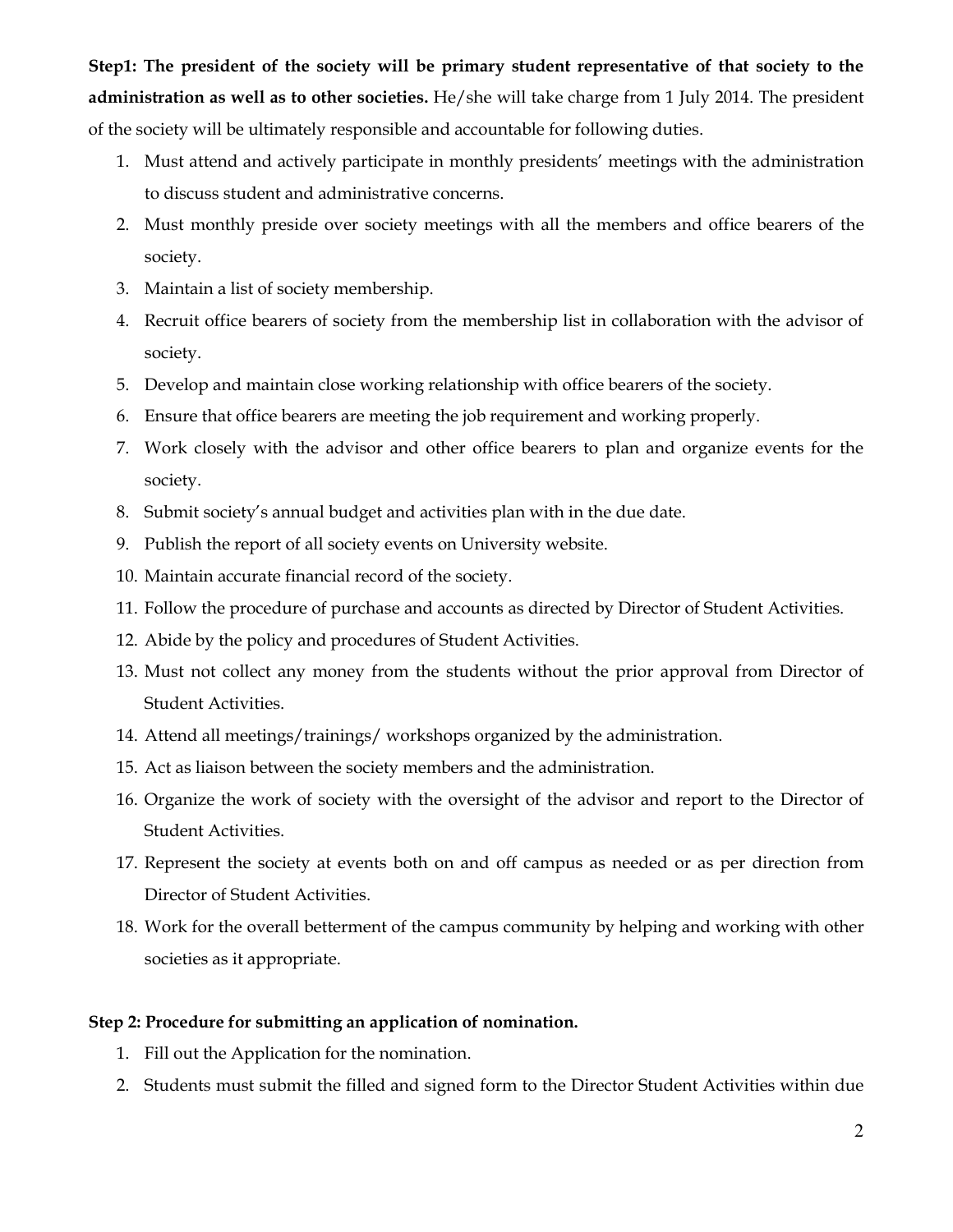date.

- 3. Late or incomplete applications will not be considered.
- 4. Nominee can not submit society presidential application for more than one society.

## **Step 3: Nominees will be called for an interview by the nominating committee.**

The committee will consist of three members.

### **For Academic Societies**

- 1. Head of Department or his/her designee
- 2. Dean of Students or Director of Student Activities
- 3. Advisor of the society

## **For Non Academic Societies**

- 1. The Dean of Students.
- 2. The Director of Student Activities.
- 3. Advisor of the Society

# **Step 4: The nominating committee will choose all eligible candidates to run for the office of President of the society.**

- 1. Nominees should meet all of the above requirements.
- 2. Nominating committee may nominate student to run for elections.
- 3. once nomination committee finalizes the nominees then nominees can not withdraw their names from the ballot
- 4. Students may self nominate, nominate others or be requested by the nominating committee to run for office.
- 5. The committee must check the academic and disciplinary record of all nominees and should interview the nominees.
- 6. All qualified nominees should be placed on the election ballot.
- 7. The nominating committee is also responsible for securing an accurate record of the names of the members of the society for voting purposes.
- 8. The names of those nominated to run for office will be made public no more than 1 week prior to the election.
- 9. Voting times should be posted clearly and the balloting should be stop at the posted time.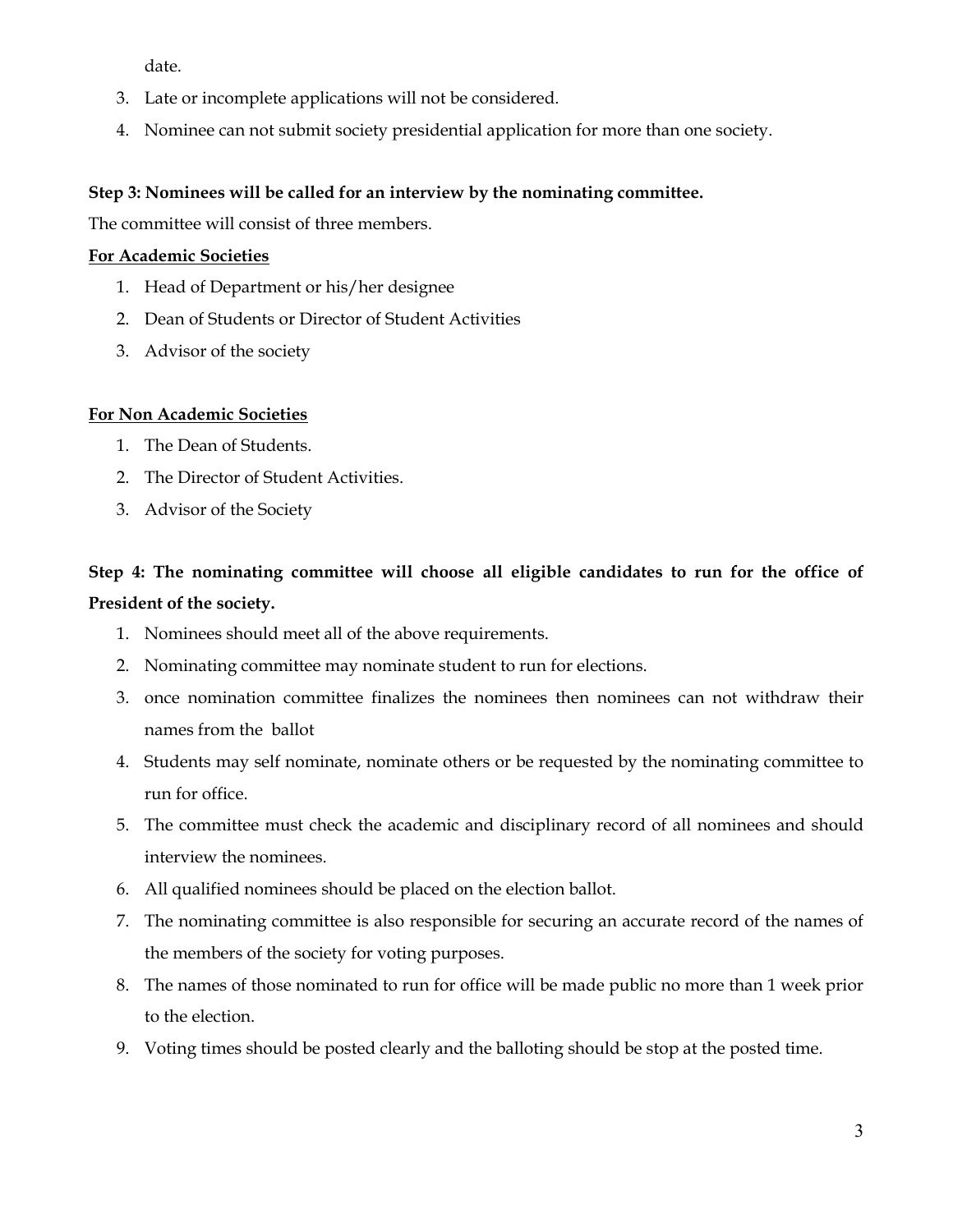### **Step 5: Campaigning**

- 1. All nominees should be given a copy of the document with campaigning guidelines.
- 2. Any report of violations should be investigated by the nomination committee.
- 3. Candidates found in violation must be disqualified.
- 4. Off campus activities are strictly prohibited for the campaign purposes. Candidates or his/her friends are not allowed to visit the homes of society members for the purposes of the campaigning.
- 5. Candidates or his/her friends are not allowed to force / threat / pressurize/ bribe the students to vote.
- 6. A4 size flayers stating the qualification of the candidate may be given but only simple black and white photocopied pages. The number of fliers allowed may be determined by the society advisor based on the number of members in the society.
- 7. No notices, banners or slogans may be posted.
- 8. No buttons, pins, stickers, badges or other campaign material may be given out (except the aforementioned fliers).
- 9. Students may campaign on campus but must not interrupt classes to do so.
- 10. Students should not spend any money beyond the copy charges for the fliers on this campaign.
- 11. No candidate for any office may be affiliated with any outside political or religious organization with the intent to bring any such society/group/organization on campus.
- 12. Candidates or his/her friends are not allowed to campaign on the Election Day. Violation of this rule will result in disqualification.

#### **Step 6: Elections Held**

- 1. Students who are registered for spring 2014 semester and have been the voting members of the society are able to vote in the election.
- 2. Students must have a valid University ID Card to vote. No one will be allowed to vote without presenting as they receive the voting ballot.
- 3. Students must be present within ten minutes of the announced time at which point the doors will be closed and no one else will be allowed to enter until the election of that society ends.
- 4. Complete ballots will be placed in a sealed box by the voter. The box will remain sealed until the last ballot is cast.
- 5. Votes will be counted by the Dean of Students and the Director of Student Activities and results will be posted within 24hrs of the end of all elections on University facebook page.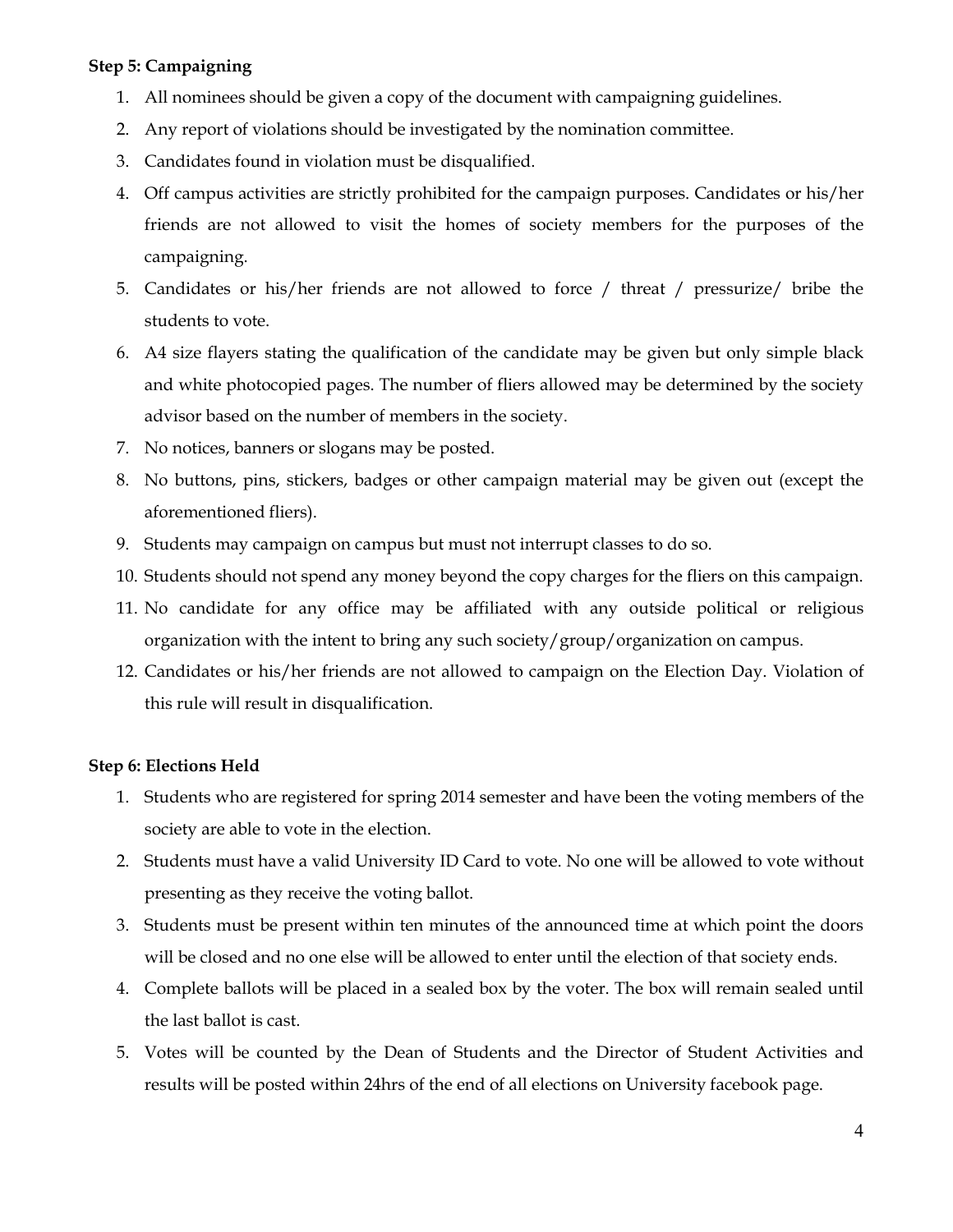## **Election Schedule 2014**

| Application for nominations         | 17 to 25 March 2014 by 4:00 |  |
|-------------------------------------|-----------------------------|--|
|                                     | pm                          |  |
| List of eligible nominees to be     | 31 March 2014               |  |
| displayed                           |                             |  |
| Interviews of nominees in ASAB-Room | 1 to 4 April 2014           |  |
| No.10                               |                             |  |
| <b>Elections Campaign</b>           | Till 11 April               |  |
| Voting in Sinclair Hall             | 12 April 2014               |  |

| <b>Schedule for</b> | Society                             | Time       |
|---------------------|-------------------------------------|------------|
| interviews          |                                     |            |
|                     | The Art Junction                    | 10:00 am   |
|                     | Bazm-e-Fikr-o-Nazar                 | $10:20$ am |
|                     | <b>Benade Physics Society</b>       | 10:40 am   |
| 1 April 2014        | <b>Biological Society Sr</b>        | $11:00$ am |
|                     | <b>Christian Life Program</b>       | 11:20 am   |
|                     | <b>Computing Society</b>            | 11:40 am   |
|                     | <b>Forman Debating Society</b>      | 12:00 noon |
|                     | <b>Dramatics Club</b>               | 10:00 am   |
|                     | <b>Earth Watch Club</b>             | 10:20 am   |
|                     | <b>Lucas Economic Society</b>       | 10:40 am   |
| 2 April 2014        | <b>Formanites Education Society</b> | 11:00 am   |
|                     | <b>Ewing English Society</b>        | 11:20 am   |
|                     | <b>Dean Geography Society</b>       | 11:40 am   |
|                     | <b>Griswold History Society</b>     | 12:00 noon |
|                     | <b>International Affairs</b>        | 10:00 am   |
|                     | <b>Islamic Society</b>              | 10:20 am   |
|                     | <b>Forman Journalism Society</b>    | 10:40 am   |
| 3 April 2014        | Leadership Forum                    | 11:00 am   |
|                     | <b>Mathematics Society</b>          | 11:20 am   |
|                     | <b>Forman Model UN</b>              | 11:40 am   |
|                     | <b>Music Society</b>                | 12:00 noon |
| 4 April 2014        | <b>Forman Photographic Society</b>  | 10:00 am   |
|                     | <b>Political Science Society</b>    | 10:20 am   |
|                     | <b>Psychological Society</b>        | 10:40 am   |
|                     | <b>Red Crescent Society</b>         | 11:00 am   |
|                     | <b>Rotaract Club</b>                | 11:20 am   |
|                     | <b>Sociology Society</b>            | 11:40 am   |
|                     | <b>Speers Chemical Society</b>      | 12:00 noon |
|                     | <b>Philosophy Society</b>           | 12:20 pm   |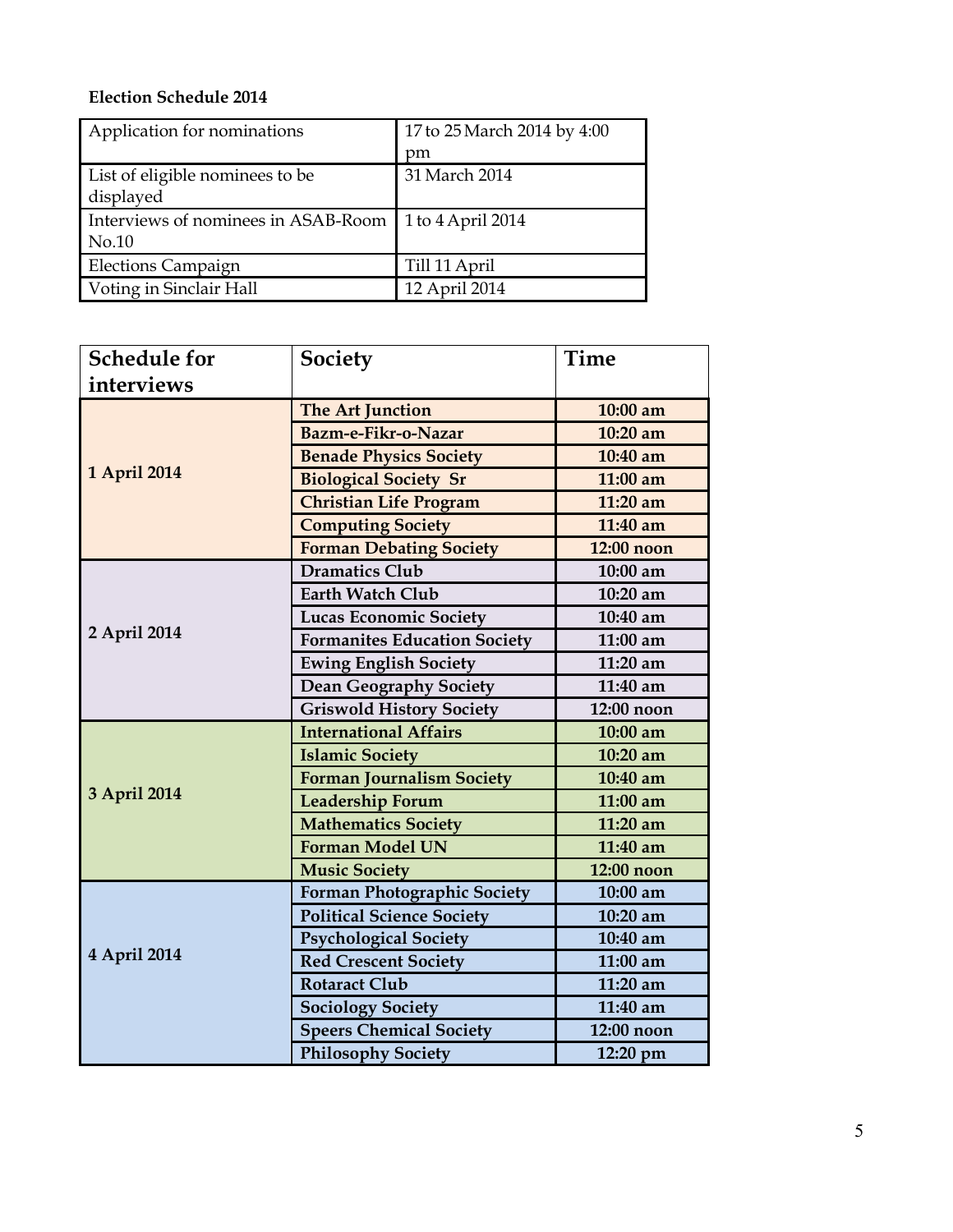| <b>Schedule for Voting</b> | <b>Venue: Sinclair Hall</b>           |  |
|----------------------------|---------------------------------------|--|
|                            | 12 April 2014                         |  |
|                            | The Art Junction                      |  |
|                            | Bazm-e-Fikr-o-Nazar                   |  |
| 9:00 am to 9:20 am         | Rotaract Club                         |  |
|                            | <b>Biological Sr Society</b>          |  |
|                            | <b>Journalism Society</b>             |  |
|                            | Christian Life Program                |  |
| 9:30 am to 9:50 am         | <b>Computing Society</b>              |  |
|                            | <b>Dramatics Club</b>                 |  |
|                            | Earth Watch Club                      |  |
|                            | <b>Lucas Economics Society</b>        |  |
| 10:00 am to 10:20 am       | <b>Education Society</b>              |  |
|                            | <b>Ewing English Society</b>          |  |
|                            | Dean Geography Society                |  |
|                            | <b>Griswold History Society</b>       |  |
| 10:30 am to 10:50 am       | <b>International Affairs Society</b>  |  |
|                            | <b>Islamic Society</b>                |  |
|                            | <b>Debating Society</b>               |  |
|                            | Leadership Forum                      |  |
| 11:00 am to 11:20 am       | <b>Mathematics Society</b>            |  |
|                            | Model UN Society                      |  |
| 11:30 am to 11:50 am       | <b>Philosophy Society</b>             |  |
|                            | <b>Photographic Society</b>           |  |
|                            | <b>Political Science Society</b>      |  |
|                            | <b>Armacost Psychological Society</b> |  |
|                            | <b>Red Crescent Society</b>           |  |
|                            | <b>Benade Physics Society</b>         |  |
| 12:00 noon to 12:20 pm     | <b>Sociology Society</b>              |  |
|                            | <b>Speers Chemical</b>                |  |
|                            | <b>Music Society</b>                  |  |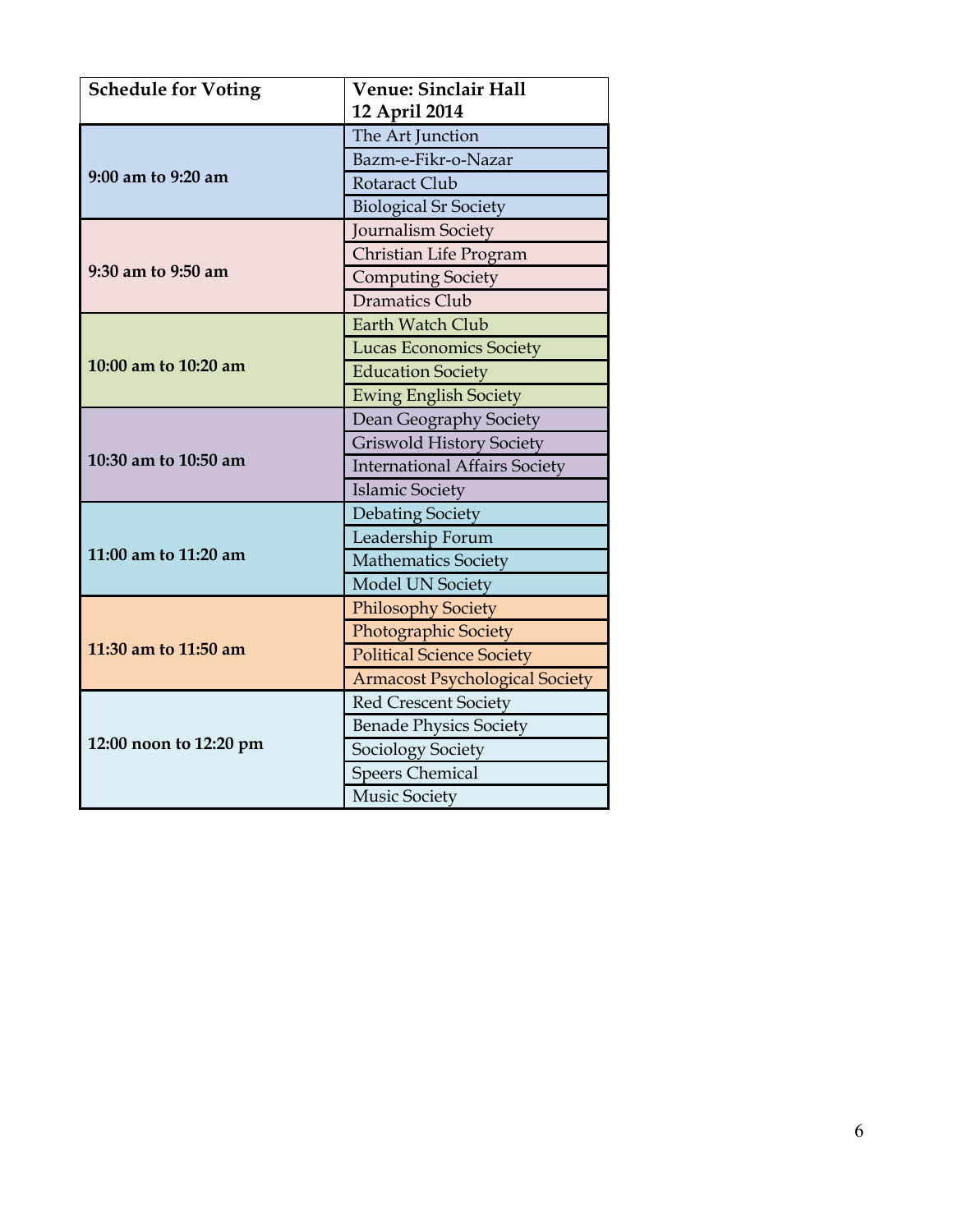

## **FORMAN CHRISTIAN COLLEGE LAHORE** (A CHARTERED UNIVERSITY)

| Estd 1864<br>Membership No.                                                                                                                                                                                                                                                                                                                                                                                                                       |  |
|---------------------------------------------------------------------------------------------------------------------------------------------------------------------------------------------------------------------------------------------------------------------------------------------------------------------------------------------------------------------------------------------------------------------------------------------------|--|
| <b>General Information</b>                                                                                                                                                                                                                                                                                                                                                                                                                        |  |
| Name (Exactly as in University Record):                                                                                                                                                                                                                                                                                                                                                                                                           |  |
| $\begin{minipage}{.4\linewidth} \textbf{Roll No:}\footnotesize \begin{tabular}{l} \textbf{1} & \textbf{1} & \textbf{1} & \textbf{1} & \textbf{1} & \textbf{1} & \textbf{1} & \textbf{1} & \textbf{1} & \textbf{1} & \textbf{1} & \textbf{1} & \textbf{1} & \textbf{1} & \textbf{1} & \textbf{1} & \textbf{1} & \textbf{1} & \textbf{1} & \textbf{1} & \textbf{1} & \textbf{1} & \textbf{1} & \textbf{1} & \textbf{1} & \textbf{1} & \textbf{1} &$ |  |
|                                                                                                                                                                                                                                                                                                                                                                                                                                                   |  |
|                                                                                                                                                                                                                                                                                                                                                                                                                                                   |  |
| Home Address (Same as on your CNIC):                                                                                                                                                                                                                                                                                                                                                                                                              |  |
|                                                                                                                                                                                                                                                                                                                                                                                                                                                   |  |
| Experience (In the same society you are applying for)                                                                                                                                                                                                                                                                                                                                                                                             |  |
| For how long have you been working with the above mentioned society?                                                                                                                                                                                                                                                                                                                                                                              |  |
| Name the events you have participated and what work you have done in those events                                                                                                                                                                                                                                                                                                                                                                 |  |
|                                                                                                                                                                                                                                                                                                                                                                                                                                                   |  |
|                                                                                                                                                                                                                                                                                                                                                                                                                                                   |  |
|                                                                                                                                                                                                                                                                                                                                                                                                                                                   |  |
|                                                                                                                                                                                                                                                                                                                                                                                                                                                   |  |
|                                                                                                                                                                                                                                                                                                                                                                                                                                                   |  |
|                                                                                                                                                                                                                                                                                                                                                                                                                                                   |  |
| You can use the back side of this form as a continuation sheet                                                                                                                                                                                                                                                                                                                                                                                    |  |